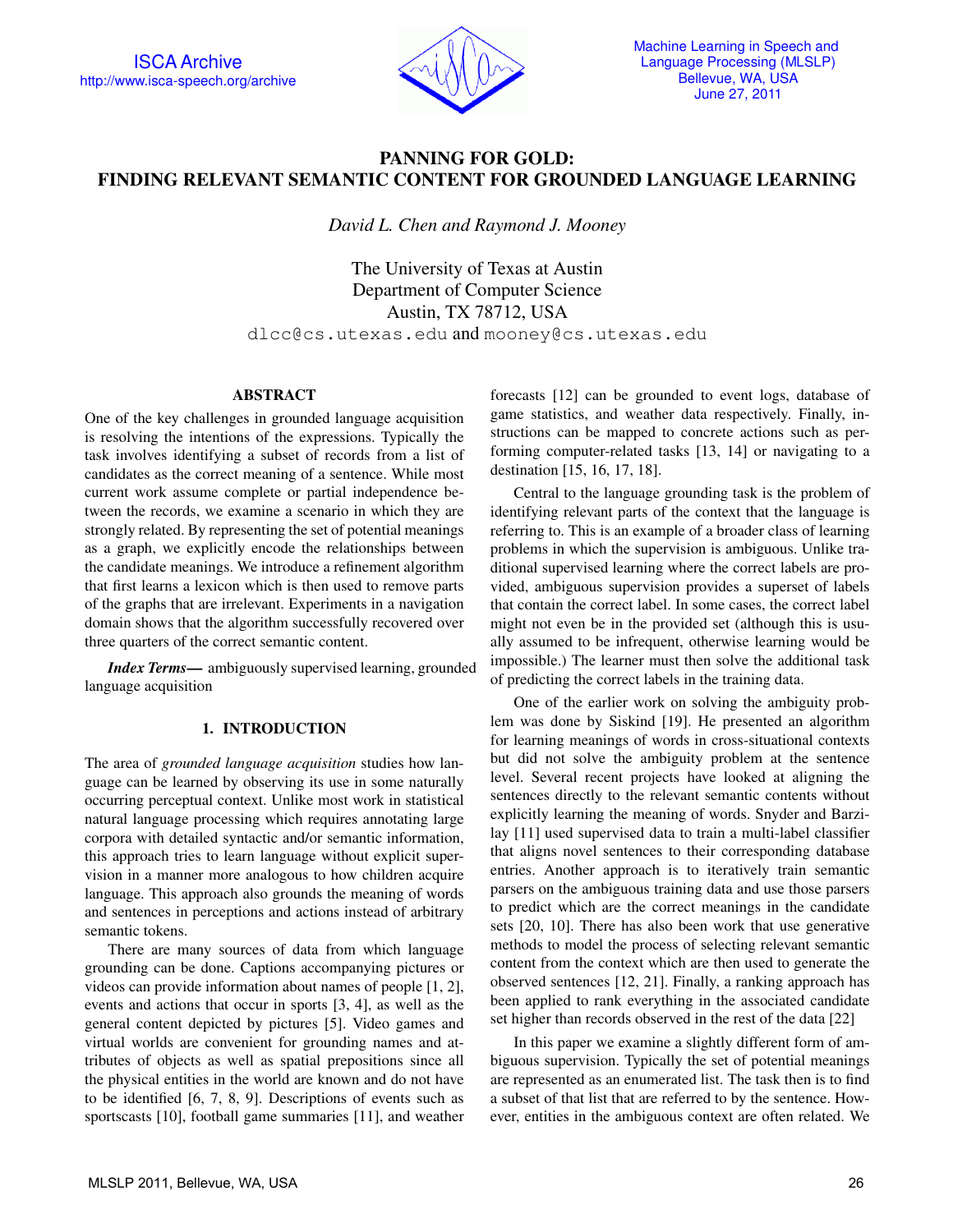represent such relationships explicitly by creating edges between them, thus forming a graph instead of a list. In particular, we look at the task of learning navigation instructions in which the goal is to map the sentences to an unobserved navigation plan. Each step in the plan follows a strict temporal order and can refer to any number of entities in the environment. The space of possible plans is represented using a graph and our goal is to find the appropriate subgraph that corresponds to the actual plan specified by the instructions.

# 2. NAVIGATION PROBLEM AND EVALUATION **DATA**

For our navigation task, the ambiguous supervision we receive is in the form of observations of how humans behave when following navigation instructions. Defined more formally, the system is given training data in the form:  $\{(e_1, a_1, w_1), (e_2, a_2, w_2), \ldots, (e_n, a_n, w_n)\},$  where  $e_i$  is a natural language instruction, *a<sup>i</sup>* is an observed action sequence, and  $w_i$  is a description of the current state of the world including the patterns of the floors and walls and positions of any objects.

The main challenge of this problem is that the navigation plans described by the instructions are not directly observed. Usually several different plans can be used to navigate the same route. In other words, there is not always a direct correspondence between *e<sup>i</sup>* and *a<sup>i</sup>* . Rather, *e<sup>i</sup>* corresponds to an unobserved plan  $p_i$  that when executed in  $w_i$  will produce  $a_i$ . Our goal then is to infer the correct  $p_i$  from the training data.

To train and test our system, we use the data and virtual environments assembled by MacMahon *et al.* [23]. The data was collected for three different virtual worlds consisting of interconnecting hallways. An overhead view of one of the worlds is shown in Fig. 1. Each world consists of several short concrete hallways and seven long hallways, each with a different floor pattern (grass, brick, wood, gravel, blue, flower, and yellow octagons). The worlds are divided into three areas, each with a different painting on the walls (butterfly, fish, and Eiffel Tower). There is also furniture placed at various intersections (hatrack, lamp, chair, sofa, barstool, and easel). The three worlds contain the same elements but in different configurations. Each world also has seven chosen locations labeled 1 thorough 7.

MacMahon *et al.* collected both human instructor data and human follower data. The instructors first familiarized themselves with the environment and the seven chosen locations. They were then asked to give a set of written instructions on how to get from a particular location to another. Since they did not have access to the overview map, they had to rely on their explorations of the environments. These instructions were then given to several human followers whose actions were recorded as they tried to follow the instructions. All the actions are discrete and consist of turning left, turning right, and moving from one intersection to another.



Fig. 1. This is an example of a route in our virtual world. The world consists of interconnecting hallways with varying floor tiles and paintings on the wall (butterfly, fish, or Eiffel Tower.) Letters indicate objects (e.g. 'C' is a chair) at an intersection.

| Instruction:        | "Go away from the lamp to the intersection of the red brick<br>and wood"                                             |
|---------------------|----------------------------------------------------------------------------------------------------------------------|
| Basic:              | Turn $()$ .<br>Travel (steps: 1)                                                                                     |
| Landmarks: Turn (). | Verify (left: WALL, back: LAMP, back: HATRACK, front: BRICK HALL),<br>Travel (steps: 1),<br>Verify (side: WOOD HALL) |

Fig. 2. Examples of automatically generated plans.

# 3. ALGORITHM

Since the training data only provides the actions observed, we must first construct the possible plans that led to those actions. A simple way to generate such plans is to model the observed actions directly. In our case, this means forming plans that consist of only turning left and right, and walking forward a certain number of steps. This is often sufficient if the instruction directly refers to the specific action to be taken (e.g. *turn left*, *walk forward two steps*). We refer to these navigation plans which capture such direct instructions as *basic plans*.

To capture more complex instructions that refer to objects and places in the environment (e.g. *face the pink flower hallway*, *go to the sofa*), we simulate executing the given actions in the environment. We collect sensory data during the execution and form a *landmarks plan* that adds interleaving verification steps to the *basic plan*. The verification steps specify the landmarks that should be observed after executing each basic action. Examples of both a *basic plan* and a *landmarks plan* are shown in Fig. 2.

The *basic plan* generally underestimates what the true plan looks like while the *landmarks plan* overestimates.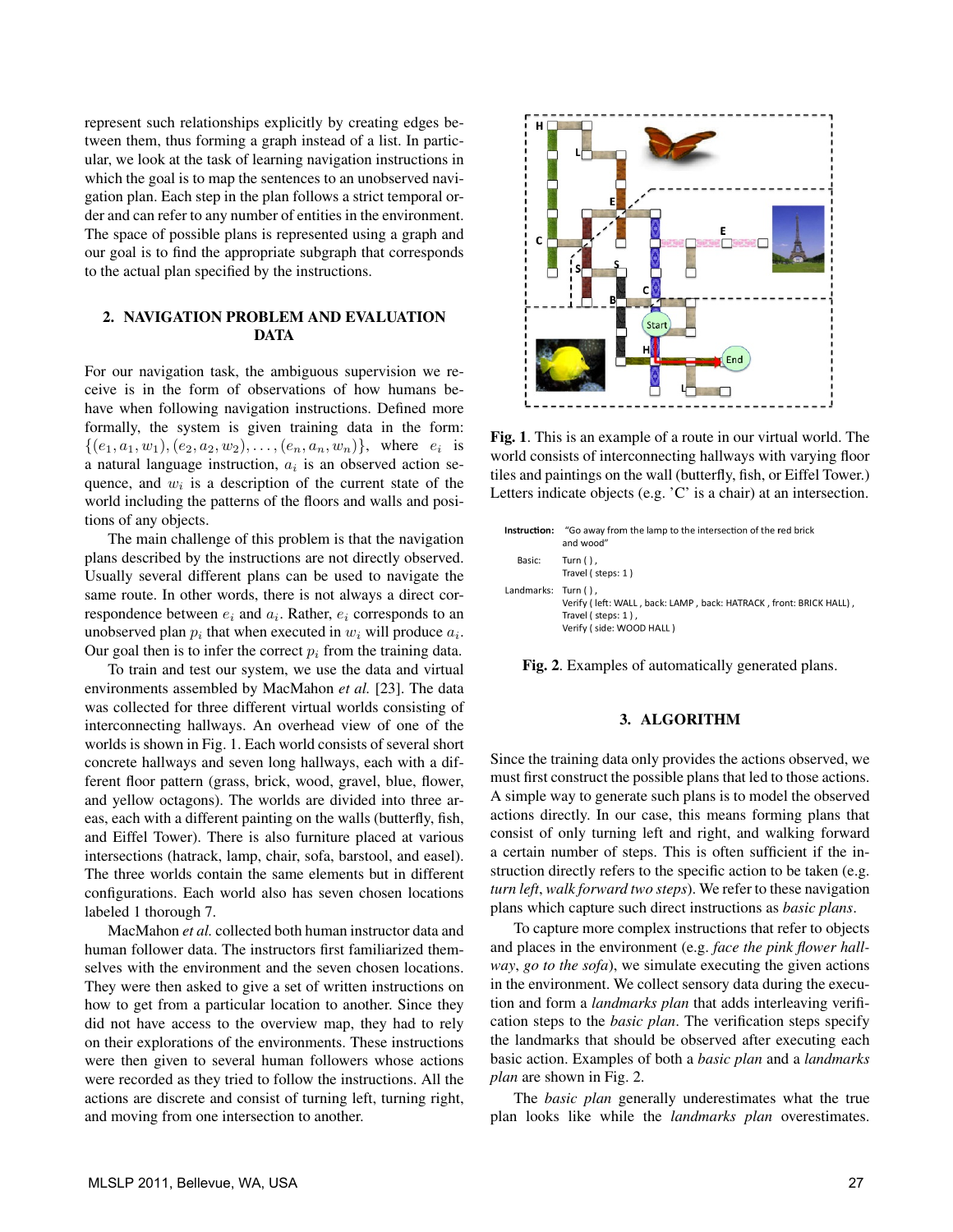#### Algorithm 1 LEXICON LEARNING

|     | <b>input</b> Navigation instructions and the corresponding naviga- |
|-----|--------------------------------------------------------------------|
|     | tion plans $(e_1, p_1), \ldots, (e_n, p_n)$                        |
|     | <b>output</b> <i>Lexicon</i> , a set of phrase-meaning pairs       |
|     | $1:$ main                                                          |
| 2:  | for n-gram w that appears in $e = (e_1, \ldots, e_n)$ do           |
| 3:  | <b>for</b> instruction $e_i$ that contains w <b>do</b>             |
| 4:  | Add navigation plan $p_i$ to $meaning(w)$                          |
| 5:  | end for                                                            |
| 6:  | repeat                                                             |
| 7:  | for every pair of meanings in $means(w)$ do                        |
| 8:  | Add intersections of the pair to $meaning(w)$                      |
| 9:  | end for                                                            |
| 10: | Keep k highest-scoring entries of $meaning(w)$                     |
| 11: | until $means(w)$ converges                                         |
| 12: | Add entries of $means(w)$ with scores higher                       |
|     | than threshold t to Lexicon                                        |
| 13: | end for                                                            |
|     | $14:$ end main                                                     |
|     |                                                                    |

Thus, we distill the *landmarks plan* to recover the actual plan referred to by the instructions. We employ a lexicon learning algorithm to first learn the meanings of words and short phrases. The learned lexicon is then used to identify and remove extraneous components in the *landmarks plan*.

#### 3.1. Learning a lexicon

We build a semantic lexicon by finding the common parts of the formal representations associated with different occurrences of the same word or phrase [19]. More specifically, we represent the navigation plans in graphical form and compute common parts by taking intersections of the two graphs [24]. Pseudo-code for the approach is shown in Algorithm 1. Initially, all navigation plans whose instruction contains a particular *n*-gram *w* are added to *meanings*(*w*), the set of potential meanings of *w*. Then, the algorithm repeatedly computes the intersections of all pairs of potential meanings and adds them to *meanings*(*w*) until further intersections do not produce any new entries. The intersection operation is performed by greedily removing the largest common subgraph from both graphs until the two graphs have no overlapping nodes. The output of the intersection process consists of all the removed subgraphs. An example of the intersection operation is shown in Fig. 3. Each potential word-meaning pair is given a *score* (described below) that evaluates its quality. After *meanings*(*w*) converges, its members with scores higher than a given threshold are added as lexical entries for *w*. In our experiments, we consider only unigrams and bigrams, and use threshold  $t = 0.4$  and maximum meaning set size  $k = 100$ .

We use the following scoring function to evaluate a pair of an *n*-gram *w* and a graph *g*:

$$
Score(w, g) = p(g|w) - p(g|\neg w)
$$



Fig. 3. An example of computing the intersections of two graph representations of navigation plans.

Intuitively, the score measures how much more likely a graph *g* appears when *w* is present compared to when it is not. A good (*w, g*) pair means that *w* should be indicative of *g* appearing (i.e.  $p(g|w)$  should be close to 1), assuming *w* is monosemous<sup>1</sup>. However, the reverse is not true since an object or action may often be referred to using other expressions or omitted from an instruction altogether. Thus, the absence of a word *w* when *g* occurs,  $p(\neg w|g)$ , is not evidence against *g* being the meaning of *w*. To penalize *g*'s that are ubiquitous, we subtract the probability of *g* occurring when *w* is not present. We estimate all the probability measures by counting how many examples contain the words or the graphs, ignoring multiple occurrences in a single example.

#### 3.2. Refining navigation plans using the lexicon

The learned lexicon is then used to remove extraneous components from the *landmarks plans*. To refine  $(e_i, p_i)$ , we first select the highest-scoring lexical entry (*w, g*) such that *w* and *g* appear in  $e_i$  and  $p_i$ , respectively. We then remove  $w$  from  $e_i$ and mark all occurrences of  $g$  in  $p_i$ , ignoring any redundant markings. This process is repeated until no words remain in *e<sup>i</sup>* or no more lexical entries can be selected. Finally, we remove all nodes in  $p_i$  that were not marked and the remaining graph becomes the new *refined plan p ′ i* .

## 4. EXPERIMENTAL EVALUATION

To evaluate our approach, we use the instructions and follower data collected by MacMahon *et al.* [23] to train and test our system. The data contains 706 non-trivial route instructions for the three virtual worlds. The instructions were produced

<sup>&</sup>lt;sup>1</sup>Notice that the actual magnitude of  $p(g|w)$  matters. Thus, using odds ratios as the scoring function did not work as well.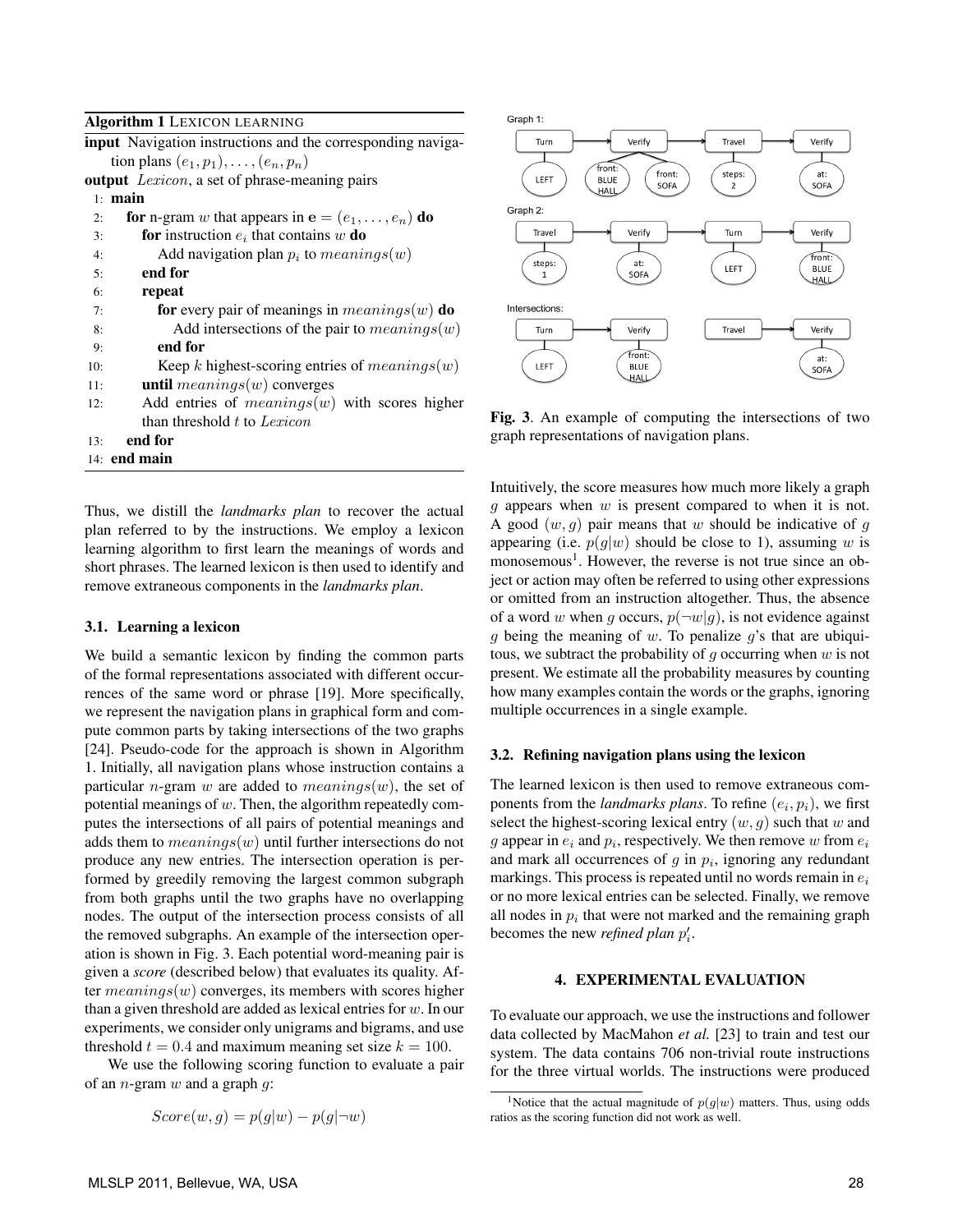| # instructions  | 3236     |
|-----------------|----------|
| Vocabulary size | 629      |
| Avg. $#$ words  | 7.8(5.1) |
| Avg. # actions  | 2.1(2.4) |

Table 1. Statistics for the segmented version of the corpus collected by MacMahon et al. The average statistics for each instruction are shown with standard deviations in parentheses.

by six instructors for 126 unique starting and ending location pairs spread evenly across the three worlds. There were 1 to 15 human followers for each instruction.

Since this data was originally collected only for testing purposes and not for learning, each instruction is quite long with an average of 5 sentences. However, for learning, it is more natural to observe the instructors interact with the followers as they progress. Thus, to create our training data, we first segmented the instructions into individual sentences and aligned them with the corresponding action sequences. Statistics for the segmented data can be seen in Table 1.

#### 4.1. Methodology

To examine how well our system infers the correct navigation plans from the observed actions, we hand-annotated each instruction with the correct navigation plan and compared the inferred plans to these gold-standard plans. We used a partial correctness metric to measure the precision and recall of the inferred plans. To calculate precision, each step in the inferred plan receives one point if it matches the type of the corresponding step in the gold-standard plan. An additional point is then awarded for each matching argument. Precision is then computed as the sum of the points divided by the total number of possible points. Since the two plans may contain different number of steps, we use a dynamic programming algorithm to find a order-preserving mapping of steps from one plan to the other such that precision is maximized. Recall is computed similarly with the roles of the inferred and goldstandard plans swapped. Finally, we also compute F1 scores, the harmonic mean of precision and recall.

To evaluate the *basic* and *landmarks plans*, we simply computed their average accuracies. For the *refined landmarks plans*, we built a lexicon from all the examples and then used it to refine the *landmarks plans*.

## 4.2. Results

The results are shown in Table 2. As mentioned previously, the *basic plans* tend to underestimate the true plans, so they have high precision but low recall. On the other hand, the *landmarks plans* include a lot of extraneous details so they have high recall but low precision. Using our method for extracting the relevant parts of the proposed plans, we achieve

|                         | Precision | Recall | F1    |
|-------------------------|-----------|--------|-------|
| Basic plans             | 81.47     | 56.04  | 66.40 |
| Landmarks plans         | 45.39     | 85.56  | 59.31 |
| Refined landmarks plans | 80.59     | 77.49  | 79.01 |
| Refined landmarks plans |           |        |       |
| (no temporal links)     | 80.54     | 68.87  | 74.25 |

Table 2. Partial matching accuracy of the plans

both high precision and recall, recovering over three quarters of the gold-standard plans.

To examine the utility of modeling the temporal constraints of the actions, we also performed an ablation experiment where we removed the directed edges between the actions during lexicon learning. This is similar to how ambiguous context are usually modeled. As can be seen from the results, precision stays about the same while recall drops. This is because the lexicon can no longer handle phrases that map to multiple actions.

### 5. DISCUSSIONS AND FUTURE WORK

Resolving ambiguous supervision is only part of the larger task of learning the semantics of language. We have also used the learning approach described here to implement an end-toend navigation system that learns to interpret novel navigation instructions and execute the parsed plans [25].

Other than our refinement method, other learning techniques can also be adapted to handle the relationships between entities. For example, a generative model could be restricted to produce only sequence of actions that follow the correct temporal ordering.

### 6. CONCLUSIONS

Solving the ambiguous supervision problem is central to the language grounding problem. We have presented a different approach to modeling this problem by representing the space of possible meanings as a graph rather than a list. This allows us to include information about the relationships between the entities we are grounding to. We presented an algorithm for finding the relevant subgraphs given the natural language sentences by first learning a lexicon and then using the lexicon to remove irrelevant parts of the graph. While this approach yielded promising results in recovering the correct semantic content, there remains a lot of room for improvement with the use of more sophisticated machine learning techniques.

# Acknowledgments

This work was funded by the NSF grants IIS-0712097 and IIS-1016312.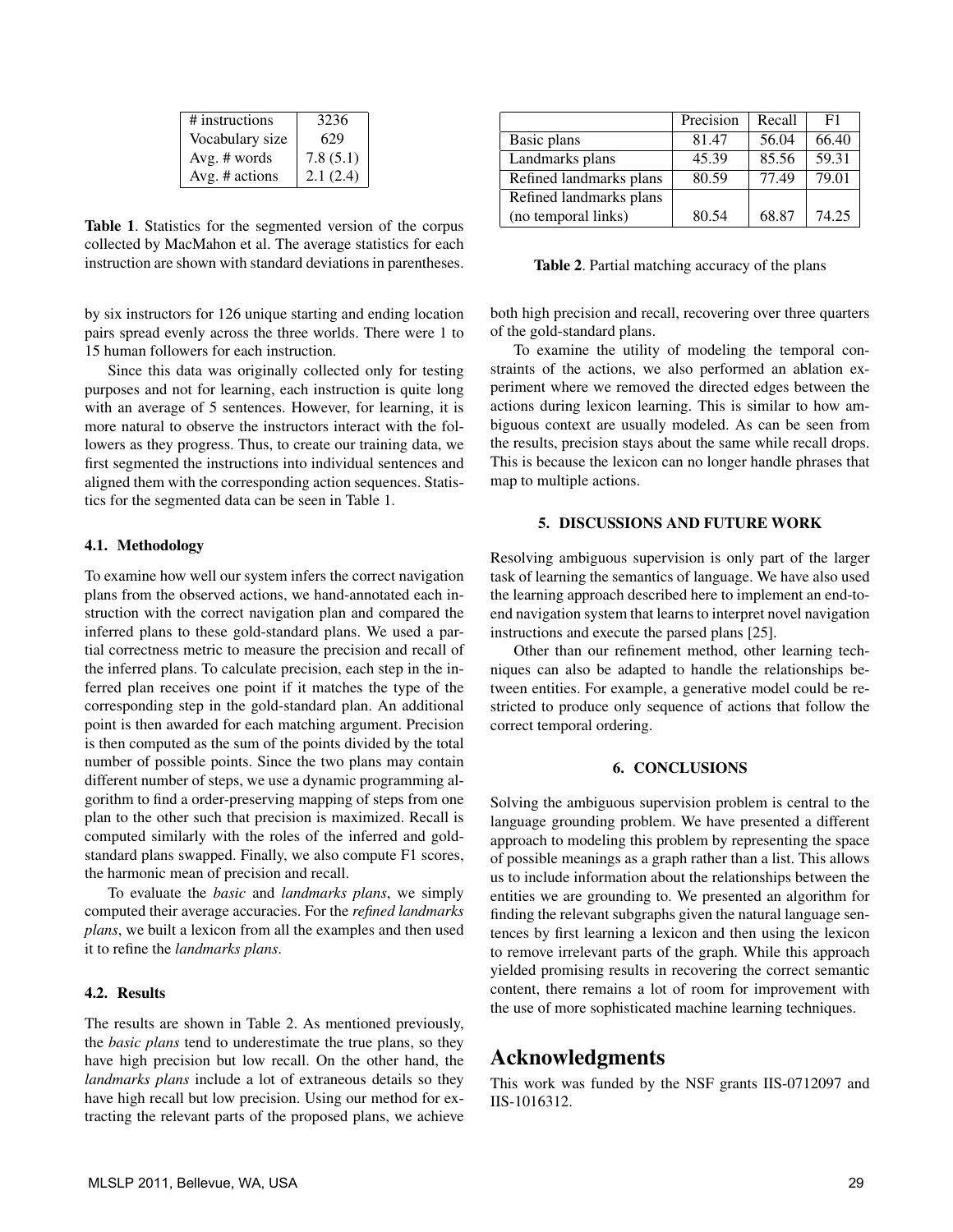#### 7. REFERENCES

- [1] Shinichi Satoh, Yuichi Nakamura, and Takeo Kanade, "Name-it: Naming and detecting faces in video by the integration of image and natural language processing," in *Proceedings of the Fifteenth International Joint Conference on Artificial Intelligence (IJCAI-97)*, 1997.
- [2] Tamara L. Berg, Alexander C. Berg, Jaety Edwards, and D. A. Forsyth, "Who's in the picture," in *Advances in Neural Information Processing Systems 17 (NIPS 2004)*, 2004.
- [3] Michael Fleischman and Deb Roy, "Situated models of meaning for sports video retrieval," in *Proceedings of Human Language Technologies: The Conference of the North American Chapter of the Association for Computational Linguistics (NAACL-HLT-07)*, Rochester, NY, 2007.
- [4] Sonal Gupta and Raymond Mooney, "Using closed captions to train activity recognizers that improve video retrieval," in *Proceedings of the CVPR-09 Workshop on Visual and Contextual Learning from Annotated Images and Videos (VCL)*, Miami, FL, June 2009.
- [5] Yansong Feng and Mirella Lapata, "How many words is a picture worth? automatic caption generation for news images," in *Proceedings of the 48th Annual Meeting of the Association for Computational Linguistics (ACL-10)*, 2010.
- [6] P. Gorniak and D. Roy, "Speaking with your sidekick: Understanding situated speech in computer role playing games," in *Proceedings of the 4th Conference on Artificial Intelligence and Interactive Digital Entertainment*, Stanford, CA, 2005.
- [7] Wesley Kerr, Paul R. Cohen, and Yu-Han Chang, "Learning and playing in Wubble World," in *Proceedings of the Fourth Artificial Intelligence for Interactive Digital Entertainment Conference (AIIDE)*, Palo Alto, CA, October 2008.
- [8] Shaolin Qu and Joyce Y. Chai, "Context-based word acquisition for situated dialogue in a virtual world," *Journal of Artificial Intelligence Research*, vol. 37, pp. 247– 277, 2010.
- [9] Hilke Reckman, Jeff Orkin, and Deb Roy, "Learning meanings of words and constructions, grounded in a virtual game," in *10th Conference on Natural Language Processing (KONVENS)*, 2010.
- [10] David L. Chen, Joohyun Kim, and Raymond J. Mooney, "Training a multilingual sportscaster: Using perceptual context to learn language," *Journal of Artificial Intelligence Research*, vol. 37, pp. 397–435, 2010.
- [11] Benjamin Snyder and Regina Barzilay, "Database-text" alignment via structured multilabel classification," in *Proceedings of the Twentieth International Joint Conference on Artificial Intelligence (IJCAI-2007)*, 2007.
- [12] Percy Liang, Michael I. Jordan, and Dan Klein, "Learning semantic correspondences with less supervision," in *Joint Conference of the 47th Annual Meeting of the Association for Computational Linguistics and the 4th International Joint Conference on Natural Language Processing of the Asian Federation of Natural Language Processing (ACL-IJCNLP)*, 2009.
- [13] S.R.K. Branavan, Harr Chen, Luke S. Zettlemoyer, and Regina Barzilay, "Reinforcement learning for mapping instructions to actions," in *Joint Conference of the 47th Annual Meeting of the Association for Computational Linguistics and the 4th International Joint Conference on Natural Language Processing of the Asian Federation of Natural Language Processing (ACL-IJCNLP)*, 2009.
- [14] Tessa Lau, Clemens Drews, and Jeffrey Nichols, "Interpreting written how-to instructions," in *Proceedings of the Twenty-first International Joint Conference on Artificial Intelligence (IJCAI-2009)*, 2009.
- [15] Nobuyuki Shimizu and Andrew Haas, "Learning to follow navigational route instructions," in *Proceedings of the Twenty-first International Joint Conference on Artificial Intelligence (IJCAI-2009)*, 2009.
- [16] Cynthia Matuszek, Dieter Fox, and Karl Koscher, "Following directions using statistical machine translation," in *Proceedings of the 5th ACM/IEEE International Conference on Human-Robot Interaction (HRI)*, 2010.
- [17] Thomas Kollar, Stefanie Tellex, Deb Roy, and Nicholas Roy, "Toward understanding natural language directions," in *Proceedings of the 5th ACM/IEEE International Conference on Human-Robot Interaction (HRI)*, 2010.
- [18] Adam Vogel and Dan Jurafsky, "Learning to follow navigational directions," in *Proceedings of the 48th Annual Meeting of the Association for Computational Linguistics (ACL-10)*, 2010.
- [19] Jeffrey M. Siskind, "A computational study of crosssituational techniques for learning word-to-meaning mappings," *Cognition*, vol. 61, no. 1, pp. 39–91, Oct. 1996.
- [20] Rohit J. Kate and Raymond J. Mooney, "Learning language semantics from ambiguous supervision," in *Proceedings of the Twenty-Second Conference on Artificial Intelligence (AAAI-07)*, Vancouver, Canada, July 2007, pp. 895–900.